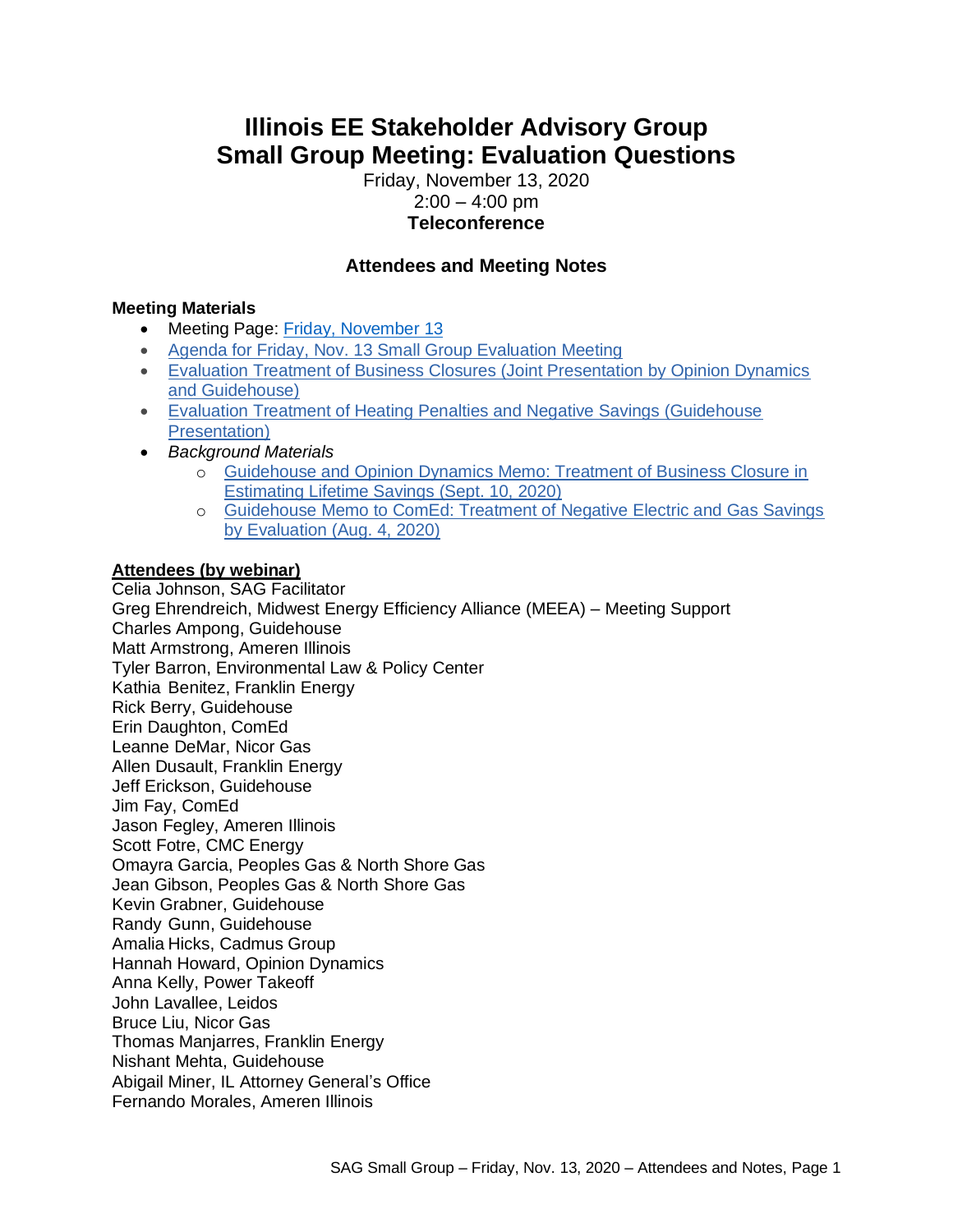Jennifer Morris, ICC Staff Chris Neme, Energy Futures Group, on behalf of NRDC Rob Neumann, Guidehouse Victoria Nielsen, Applied Energy Group Eric O'Neill, Michaels Energy Carly Olig, Guidehouse Randy Opdyke, Nicor Gas Darshan Pather, ICF Arlis Reynolds, Opinion Dynamics Zach Ross, Opinion Dynamics Kristol Simms, Ameren Illinois Grant Snyder, IL Attorney General's Office Jacob Stoll, ComEd Mark Szczygiel, Nicor Gas Harsh Thakkar, Franklin Energy Andy Vaughn, Leidos Ted Weaver, First Tracks Consulting, on behalf of Nicor Gas Shelita Wellmaker, Ameren Illinois Jim Dillon, Ameren Illinois Christina Pagnusat, Peoples Gas & North Shore Gas Arvind Singh, DNV-GL Chris Vaughn, Nicor Gas Stacey Paradis, MEEA Andrea Salazar, Michaels Energy Cate York, Citizens Utility Board Rick Tonielli, ComEd

#### **Meeting Notes**

Action items are indicated in red font.

#### **Opening & Introductions**

*Celia Johnson, SAG Facilitator*

Purpose of meeting:

- 1. To discuss evaluation treatment of business closures, an issue raised during a June SAG meeting to discuss COVID-19 evaluation impacts.
- 2. To discuss questions raised by Guidehouse on treatment of negative savings by evaluation.
	- a. Memo circulated had 8 questions on Negative savings, but 4 noted in the agenda in red will be discussed today.

#### **Background**

- Business closure issue was raised during June small group meeting to discuss COVID-19 evaluation impacts. Follow up discussion today with a memo and potential approaches. Evaluators request resolution by end of 2020.
- Evaluation treatment of heating penalties and neg savings: Guidehouse memo to ComEd includes 8 questions that arose while evaluating 2019 ComEd programs. Memo described historical treatment and seeks future direction. Narrowed down to 4 questions to discuss today, the rest can be discussed in 2021. Two of the remaining items for 2021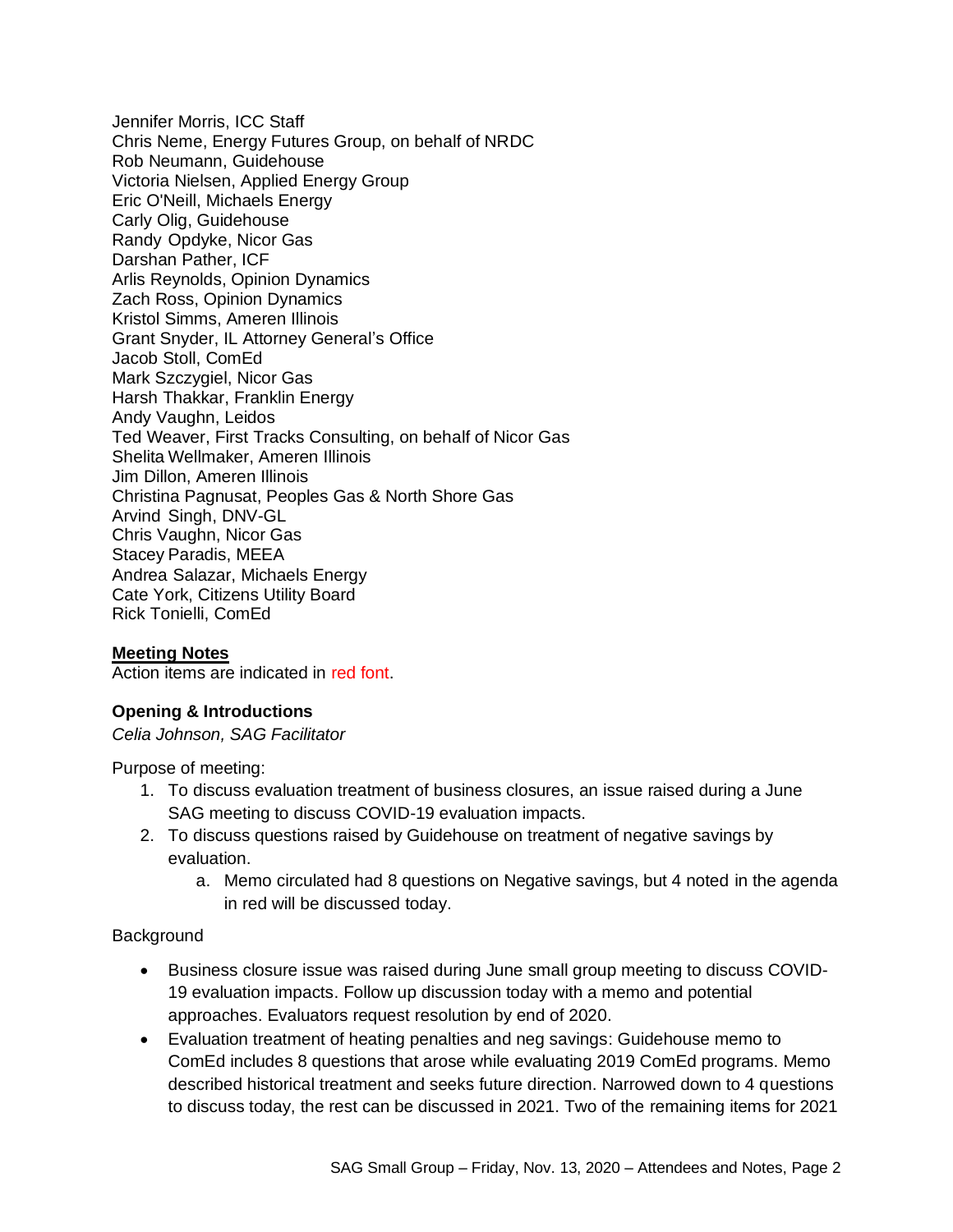are TRM questions, others can be discussed by SAG in the future. Guidehouse requests prioritizing gas penalty question resolution by end of year 2020.

## **Evaluation Questions: Business Closures**

*Zach Ross, Opinion Dynamics; Jeff Erickson & Rick Berry & Kevin Grabner, Guidehouse*

- Purpose: To discuss the treatment of business closure in estimating lifetime savings; answer questions and feedback; determine next steps.
- Basic issue is that in some cases evaluators have discovered that businesses have closed during a program year. For example, during a site visit we learn a business is closed. Open question since 2015 and no consensus to date. This question has not risen to the top because it is uncommon. During SAG discussion in June on potential impacts of COVID the question came up again. Business closures could be more likely as a result of pandemic & economic downturn.

Open questions:

- 1. What is correct policy treatment of business closures on regular basis?
- 2. Should the same treatment be applied to the COVID environment we are in, or similar to the CPAS discussion should there be a separate treatment?

Potential approaches:

- 1) Treat business closure as persistence issue
	- a. Proposed by Guidehouse previously
	- b. Verify savings as installed and calculate with TRM EUL EULs should capture persistence effects including business closures
- 2) Verify savings for time equipment was in service
	- a. Prorate for only in-service time of equipment; decrease to zero after closure
	- b. Not consistent with TRM (e.g. treatment of December 31 install treated as full first year savings)
	- c. No further checks beyond initial verification if it closed 2 years from now, CPAS would be locked in on that project
- 3) Assign zero savings to all closed businesses
	- a. Would not count some savings that did occur
- 4) Estimate lifetime savings based on probability of business reopening
	- a. Under same or different owner
	- b. Estimated timeframe for reopening
	- c. Substantial degree of evaluation judgement because it wouldn't be going back and measuring whether it reopened.
- When is a business closed?
	- $\circ$  For any approach other than #1, would have to determine in what case a business is closed.
		- Permanent vs temporary closure
		- Questions to think about: Does it have zero operating hours? Is it planning to reopen? Any verification of closure besides unable to reach?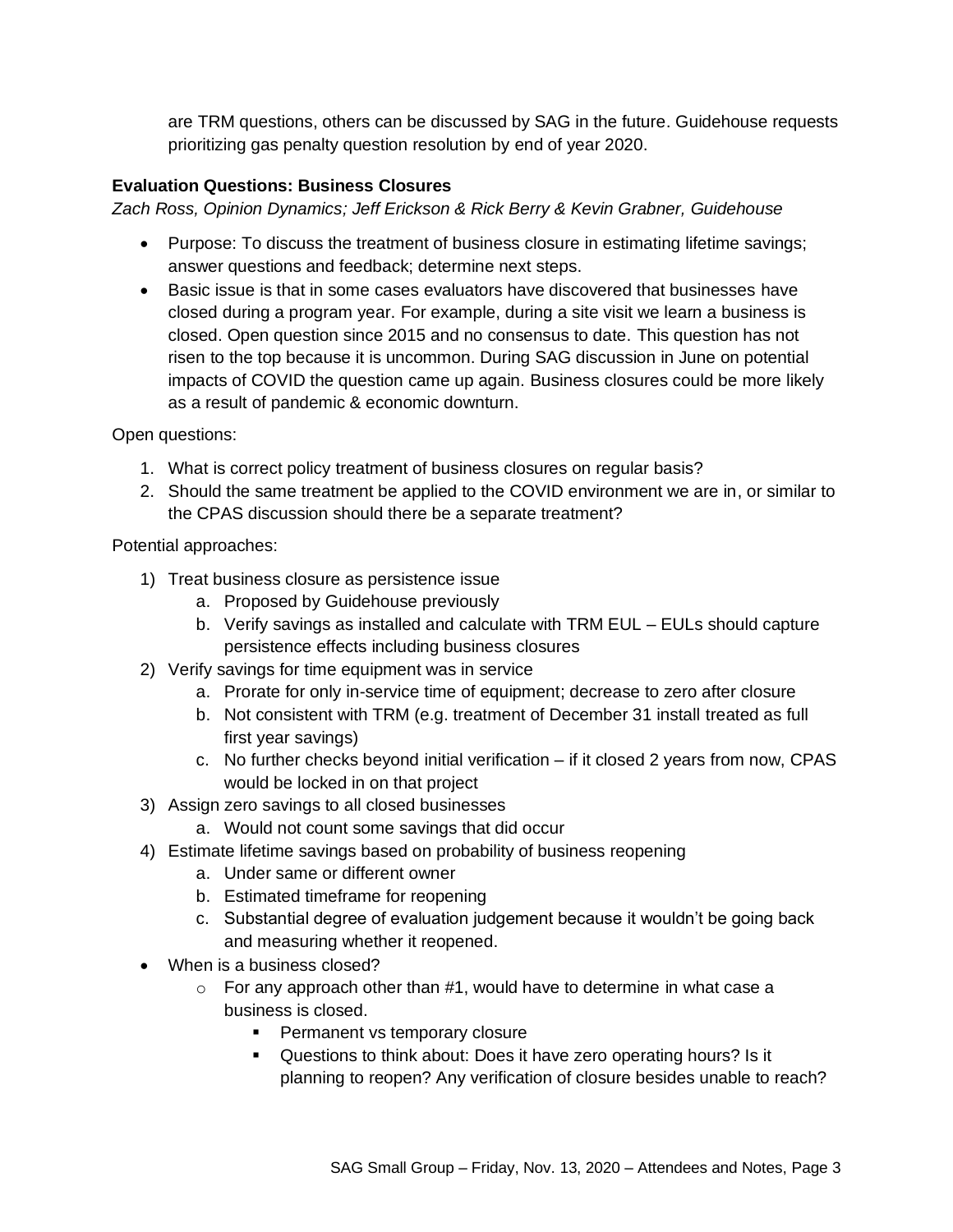If in a tenant space, are the savings still eligible? What about "once COVID is over" reopening?

• Decision tree proposal from OD team – set up some questions to ask as course and take actions as dictated by that. Slide is a conceptual model, not sure these are the right questions.

*[Ted Weaver] There could be a secondary market for equipment – business might go bankrupt and someone else uses the equipment. Equipment didn't go out of business.*

*[Zach Ross] We would have to be very careful deciding what we would/wouldn't be willing to count. E.g. New rooftop unit in a strip-mall will be used by next tenant, but lighting perhaps wouldn't if space is re-engineered. This could be treated differently by measure.*

[Zach Ross] If equipment is not installed, that is typically a zero. Some qualified cases in custom programs, something not fully commissioned or operating up to spec, that has happened. And we give them time to fix the issue and then go through the evaluation at that point. If it is a prescriptive project and nothing is installed, that's a zero. That's pretty rare from personal experience. If a business closes after equipment is installed and working, that's the real discussion here.

[Chris Neme] Do EULs in the TRM partially account for some equipment dropping out of use at different points of its life?

[Rick Berry] There was research a few years ago on EULs and accounting for business closures. This wasn't an explicit concern then. May be wrapped up in some of them, but the data sources for some of the technologies are weak to begin with. In reality, some of them probably have no relevant information available. It's probably a rounding error in the end. This wasn't one of the goals of the EUL research. Only 2 thermostat measures had persistence identified in TRM – 8-year life with 50% persistence makes it 4-year EUL.

[Zach Ross] The evaluator memo comments on this – there needs to be more consistency in what goes into EULs if we go that route.

[Chris Neme] I know that residential EULs for equipment come from DOE documents that estimate average lives based on market data on distribution of years over which equipment turns over. Some die in year one, some last longer, etc. Even if persistence isn't explicit in the EULs in the TRM, my guess it that it is implicitly embedded. May be a small subset for which this is the most important.

[Chris Neme] If these are our range of options to get to the closest estimate of lifetime savings, #3 would understate, #2 would likely as well; approach #1 would probably overstate savings. Approach #4 would maybe be most accurate but the hardest to be confident in.

[Jim Dillon] From an EM&V perspective, what is the normal % of businesses that you would see closed?

[Zach Ross] I don't think we've really encountered it in the field. We have seen a very small percent in phone surveys. Because EE upgrades perhaps help a business not immediately close, I hope.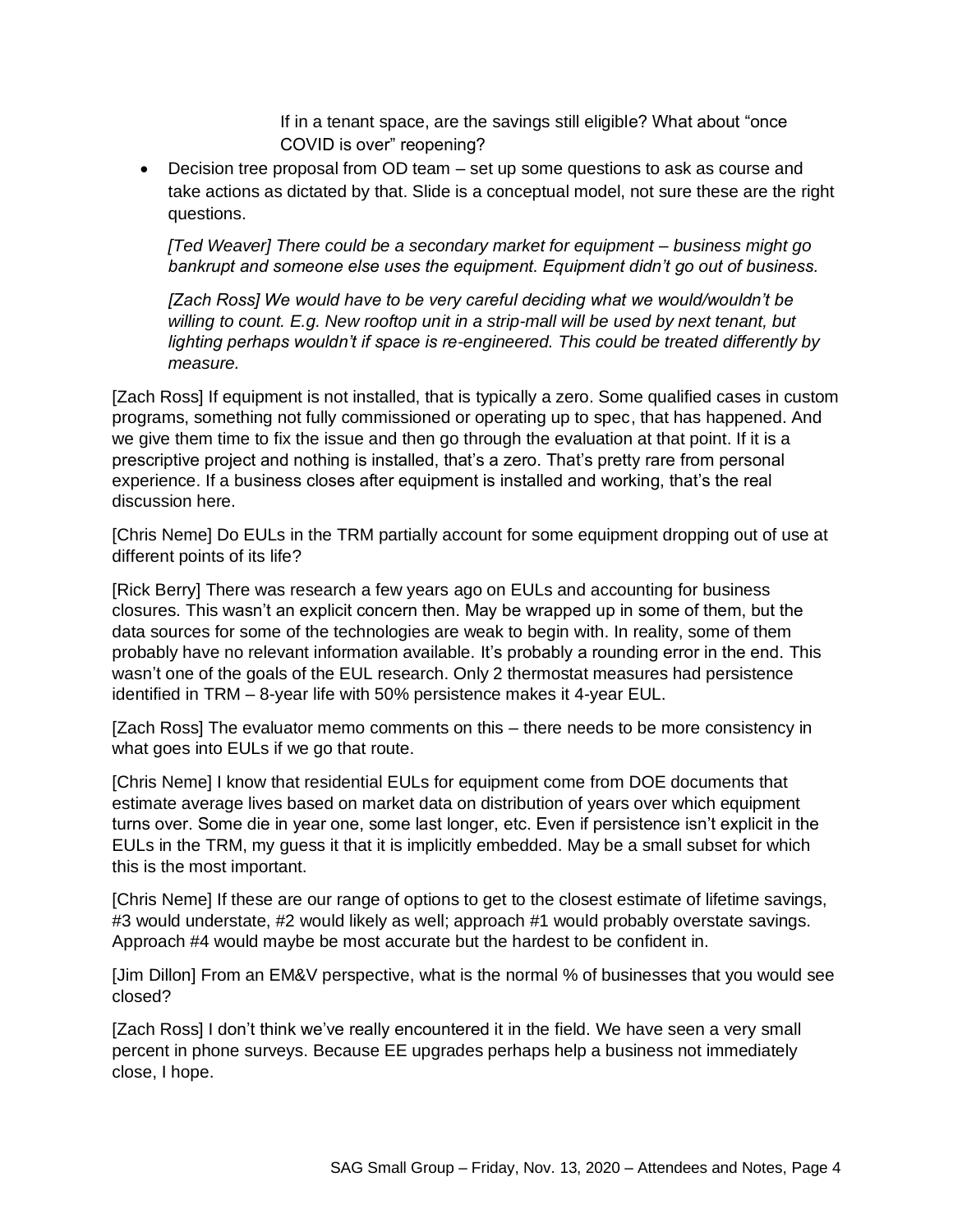[Jeff Erickson] We have seen a few cases but this is uncommon. It's not uncommon to not get an answer to our survey, but we just count that as a non-response. The reason we brought it up is because we were concerned, we might see it due to COVID-19 and want to get ahead.

[Chris Neme] Given that and the challenge of #4, could evaluators think about another options? A default adjustment like we use for early replacement. For example, an assumption that 2/3 of closed business equipment will be reused.

[Kristol Simms] There are two things to consider – is it good policy to identify an approach that is going to be punitive based on the results of COVID, which is separate from the highly technical question that most of this conversation has been about answering. Concerned about whether utilities can manage risks around business customers that do want to participate.

### **Follow-up items:**

- 1. Add a potential approach #5, suggested by Chris Neme.
- 2. If an approach other than #3 is selected, may need to revisit the IL-TRM Policy Document which describes that equipment is supposed to be "installed and operating."
- 3. Potential approaches for business closure will be circulated for review and comment (10 business days).

## **Evaluation Questions: Negative Savings**

*Jeff Erickson & Rick Berry, Guidehouse*

Purpose: To discuss Guidehouse questions on the treatment of negative electric and gas savings by evaluation for ComEd; answer questions; determine next steps

Questions for discussion (numbers correspond to questions in the Guidehouse memo to ComEd):

- *3. How should evaluation treat projects that result in negative savings due to custom analysis?*
- *4. How should evaluation treat projects that result in negative savings due to actions taken to meet code?*
- *6. How should evaluation treat electric heating penalties? Should they continue to be added to the verified savings?*
- *7. How should evaluation treat gas heating penalties with respect to converted gas savings? Should these be netted out at the project level. program level, portfolio level, or at all?*
- This discussion is on heating penalties and negative savings values. Will discuss heating first because it has potentially greater impact than the neg savings questions. "Heating penalty" means negative secondary impacts from a measure, accounted for in TRC calculations but not necessarily goal attainment. "Negative savings" are a correctly calculated value that is negative.

### **Question: How should evaluation treat gas heating penalties?**

• Lighting is 65% of ComEd portfolio; we don't capture heating system fuel type for most programs. Generates a lot of heating penalties. In summary report, ComEd produced 16.6M therms of net penalties. Conversion of 10% is 3.5 M therms. Traditionally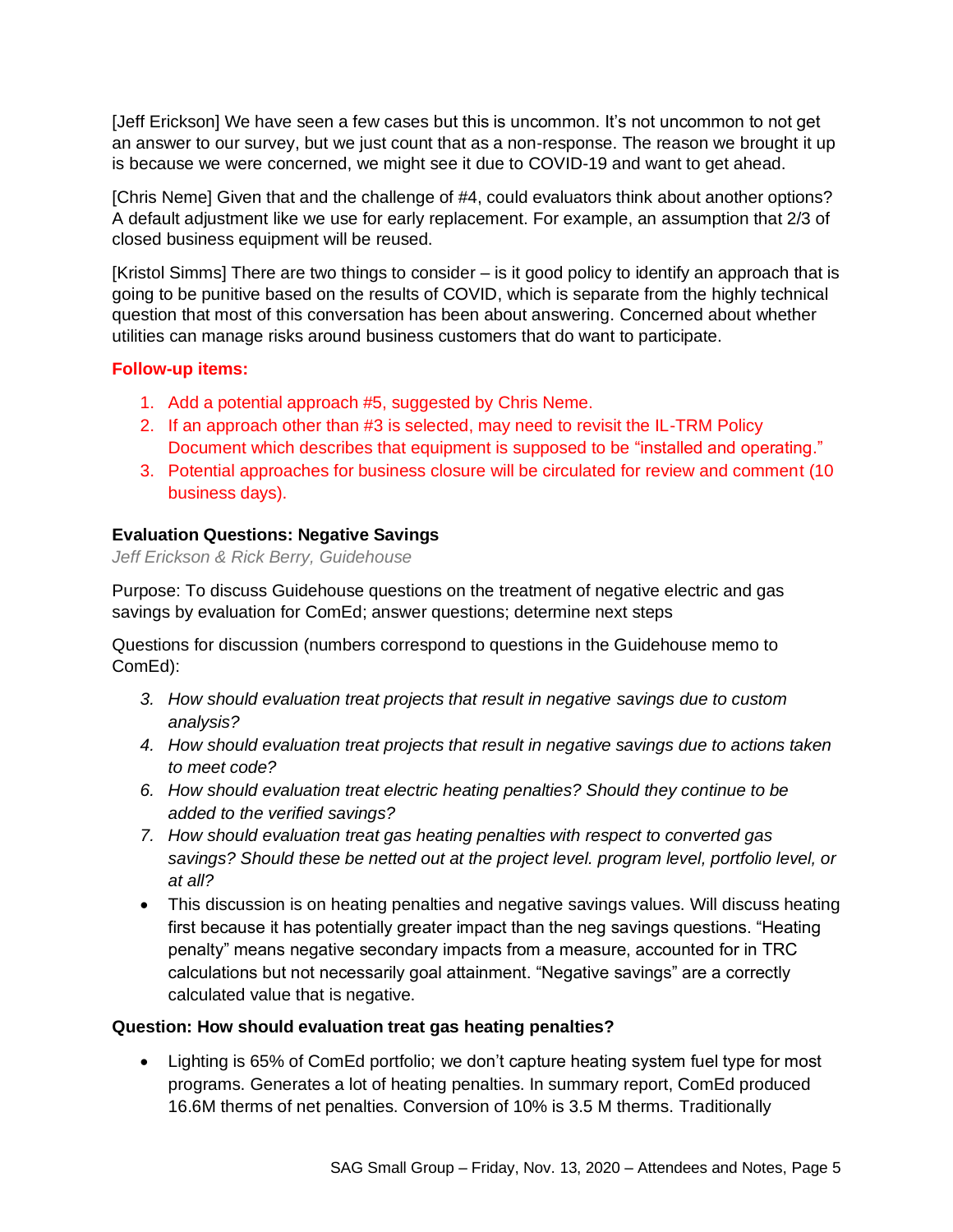Guidhouse has not counted gas heating penalty against electric program savings. How should evaluation handle the negative gas balance of EE portfolios?

• Guidehouse wants clarification that what we are doing is in accordance with intentions. Guidehouse would like this added to an IL policy document, to remove any ambiguity in the future.

*[Zach Ross] This is always the way Guidehouse has treated it for ComEd. Ameren has run dual-fuel programs. ODC does not count negative gas savings for goal attainment. If Ameren is required to bear gas negatives against its gas goals, then it is punitively different for them than all the other single-fuel utilities.*

*[Chris Neme] With respect to counting toward goals, these are accounted for in costeffectiveness, correct?* 

*[A: Yes]*

*[Ted Weaver] The goals were not set with these penalties in mind.* 

*[Chris Neme] The reason FEJA passed fuel savings equivalents was the recognition that the gas utility budgets were less robust and that wasn't changing in FEJA, and that there*  was a desire not to see multiple-fuel programs disappear because the electric *utility* had *funding and gas utility didn't. Penalizing would be inconsistent with intent of statute. The way it is being done now is consistent with the intent.*

## **Question: How should evaluation treat electric heating penalties?**

- Same question on electric heating scenarios. This is much less common. Assume gas if unknown in TRM, and less common in general.
- Should it then be applied in this case, if it is part of the same fuel? Should we still be not including those in the verified savings? There is some inconsistency in the TRM about where heating penalties come into play (e.g. lighting algorithm has a waste heat factor but not a negative heating effect – but residential heat pump water heater has both interactive heating and cooling effects). In cases where this occurs, lighting programs most common, have been netting out the penalties in the verified savings.
- Guidehouse includes the heated penalties, for electric cooling benefits. Excluded for other fuel impacts.

*[Jennifer Morris] In early discussions of interactive effect 5-7 years ago, we discussed that program administrators have control over the lighting and should apply to electric goals. Shouldn't penalize gas utilities from meeting their goals.*

### Next step: Evaluators will draft proposed resolution and circulate for review/comment.

### **Question: How should evaluation treat negative savings found in custom analysis?**

• Classic example is energy management systems project – historically has generated very volatile results from evaluation. EMS for ComEd is prescriptive and on the gas side it has been custom. In either case it isn't uncommon to get a negative savings result from an EMS project – a couple a year on each side.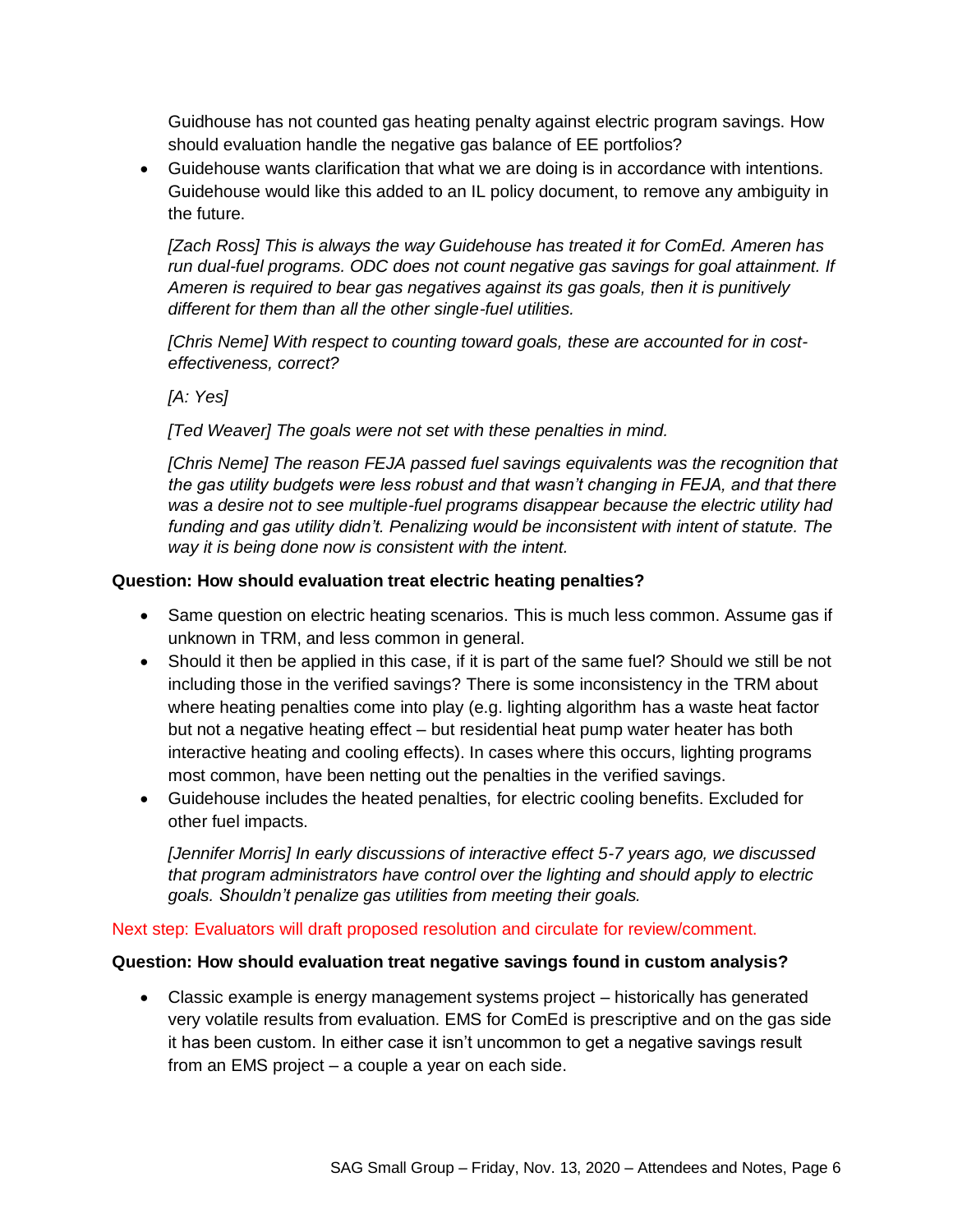- There are a lot of factors some limitations on the prescriptive measure post installation data becoming limiting. For example, not having 12 months of post-installation usage. Granular AMI data helps.
- On gas side, limited by the lack of granularity (only monthly usually). Presents some limitations to the analysis. Usually, historically have not counted negative savings against the programs because we understand the limitations of the analysis. May not know occupancy percentages of multi-unit buildings, occupant requirements for HVAC changing, etc. Expect that if you are commissioning an EMS and replacing dampers and fixing ventilation up to code, may be ventilating more and then use more energy in that case. Basically, our understanding is that we don't have a great reason why energy use would increase but we do know that energy didn't *decrease* as a result. That's why we use zero rather than a negative result.

*Chris Neme: It sounds like negative savings should be counted as verified savings. When evaluators identify negative savings, they default to zero unless there is a reason to think the design/install caused savings to go negative.*

*Jennifer Morris: Perhaps EMS projects need a closer look in the future.*

*Chris Neme: This may merit further discussion outside of the 'how do we do this now'; a 'decision fork' for evaluators?*

*Zach Ross: There are implementation discussions that need to happen; that is outside of the evaluation Q being discussed today.*

Next steps:

- Evaluators will draft proposed resolution and circulate for review/comment.
- Potentially schedule a future discussion on the implementation question raised related to EMS projects – should the utilities not claim savings until enough months have passed after the system was installed? Add to the list for 2021.

# **Question: How should evaluation treat negative savings resulting from code compliance?**

• Example of what happens if contractor turns fan mode from intermittent to continuous during occupied period. Bring it up to code but increase meter energy use. Or fixing dampers that were stuck closed. In historical cases, GH has not counted the negative value – has put it to zero. Don't want to disincentivize program or contractors to do those things.

*[Chris Neme] Should it be treated as positive in these cases? Normalize to baseline where code is being complied with and count positive under those circumstances.*

*[Andy Vaughn] How Ameren Illinois implemented, assumed continuous during occupancy as the baseline – assume baseline of code for the energy savings of the improvement. Easier on prescriptive. Trying to find the baseline on custom is harder from the evaluation standpoint.*

*[Chris Neme] Absolutely should not be treated as negative. Zero is conservative. Would support counting them from code baseline.*